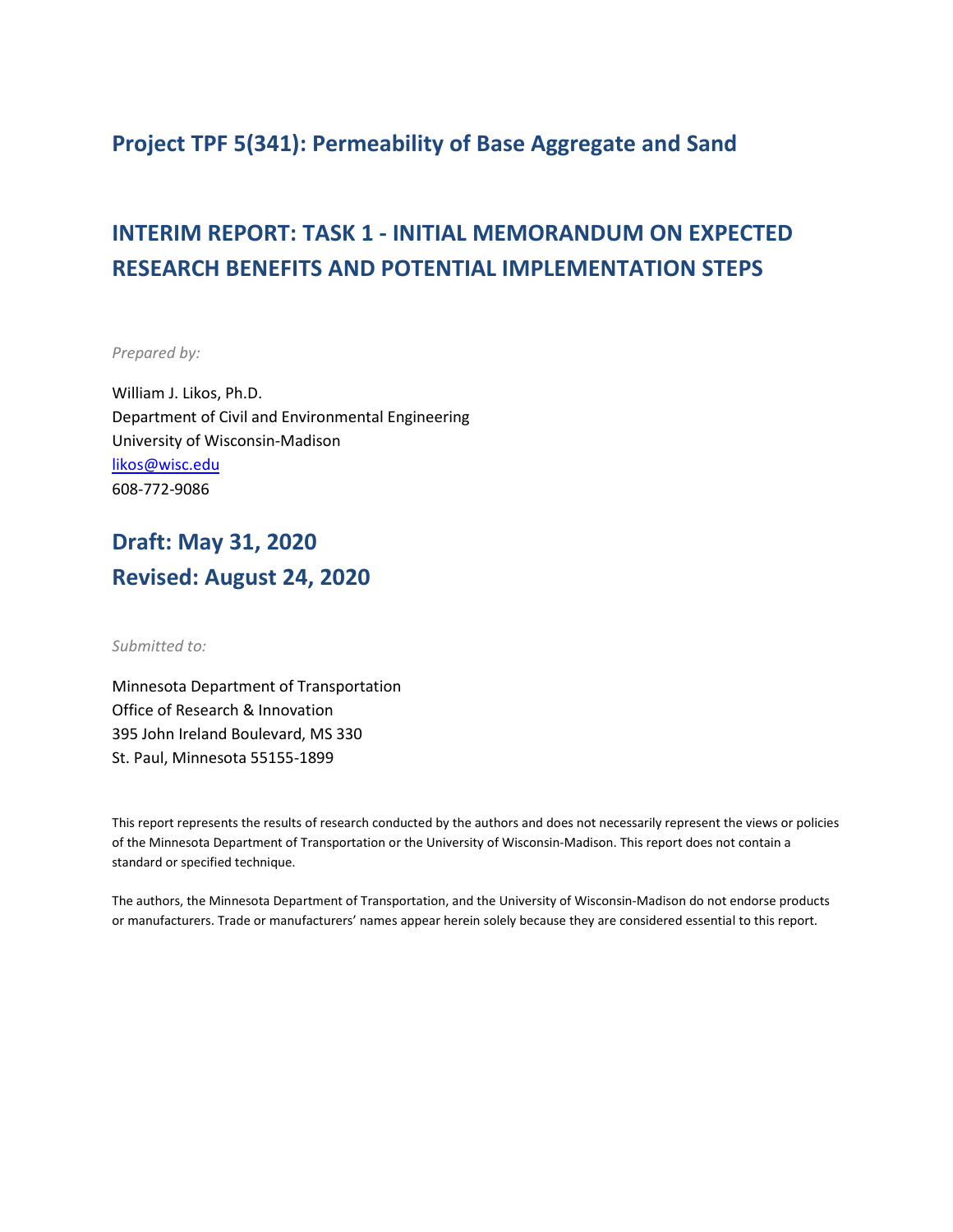#### **Introduction**

Lack of proper pore water drainage is one of the main causes of the failure of geosystems. Many geosystems such as roadway base course and retaining wall backfills are designed to quickly drain porewater to minimize elevated pore pressure, minimize freeze-thaw damage, and prevent failure of the geosystem. The requirements for drainability vary depending on the specific requirements of the structure. A simple and reliable tool capable of estimating drainability values for common aggregate types will aid in material selection and design. Additionally, when a failing material is used on a project, knowing the material's permeability will aid the engineer in deciding whether the material should stay in place with a monetary price adjustment assessed, or be removed.

Most existing formulations assess permeability of coarse aggregates from  $D_{10}$  (sieve opening size that passes 10% by weight of the material) and fines content (percent passing sieve #200). However, coarse materials of different gradations but of the same  $D_{10}$  and fines content may have very different permeabilities. There is a need to assess the permeability from more information about the particles such as grain size distribution, crushing percentage, fines content, angularity, and material type.

The objective of this project is to quantitatively assess permeability of a wide range of coarse materials from base course (2" minus) to sand size (less than 20% finer than sieve #200) for design. Laboratory permeability tests will be conducted on aggregates of different types, gradations, angularity, fine contents, and crushing percentages. The test results will be analyzed using statistical methods to develop a simple predictive tool that may be used to assess permeability from gradation, crushing percentage, fines content, aggregate angularity, and material type. Drainage characteristics will consider both the saturated and unsaturated condition.

### **Research Benefits**

Reduced Life Cycle Costs Improved Safety Material Cost Savings Construction Savings Reduced Environmental Impacts

Permeability of the base course and sub base is one of the main parameters in designing pavement systems and in post-construction performance and safety of the pavement structure. Low permeability of a roadway base course material and associated elevation of pore water pressure in the material will reduce the stiffness and strength of the base course, which can lead to surface rutting and cracking after a short time post precipitation. This will significantly reduce the pavement life cycle, increase maintenance costs, and lead to poor roadway performance and safety. Developing more robust methods to estimate permeability from surrogate material properties during the design phase to identify suitably drainable materials will thus reduce pavement life cycle costs and improve safety. An improved empirical approach to estimate material permeability will also potentially realize material cost savings, construction savings, and reduce environmental impacts (e.g., material sourcing and transport) by allowing a wider range of